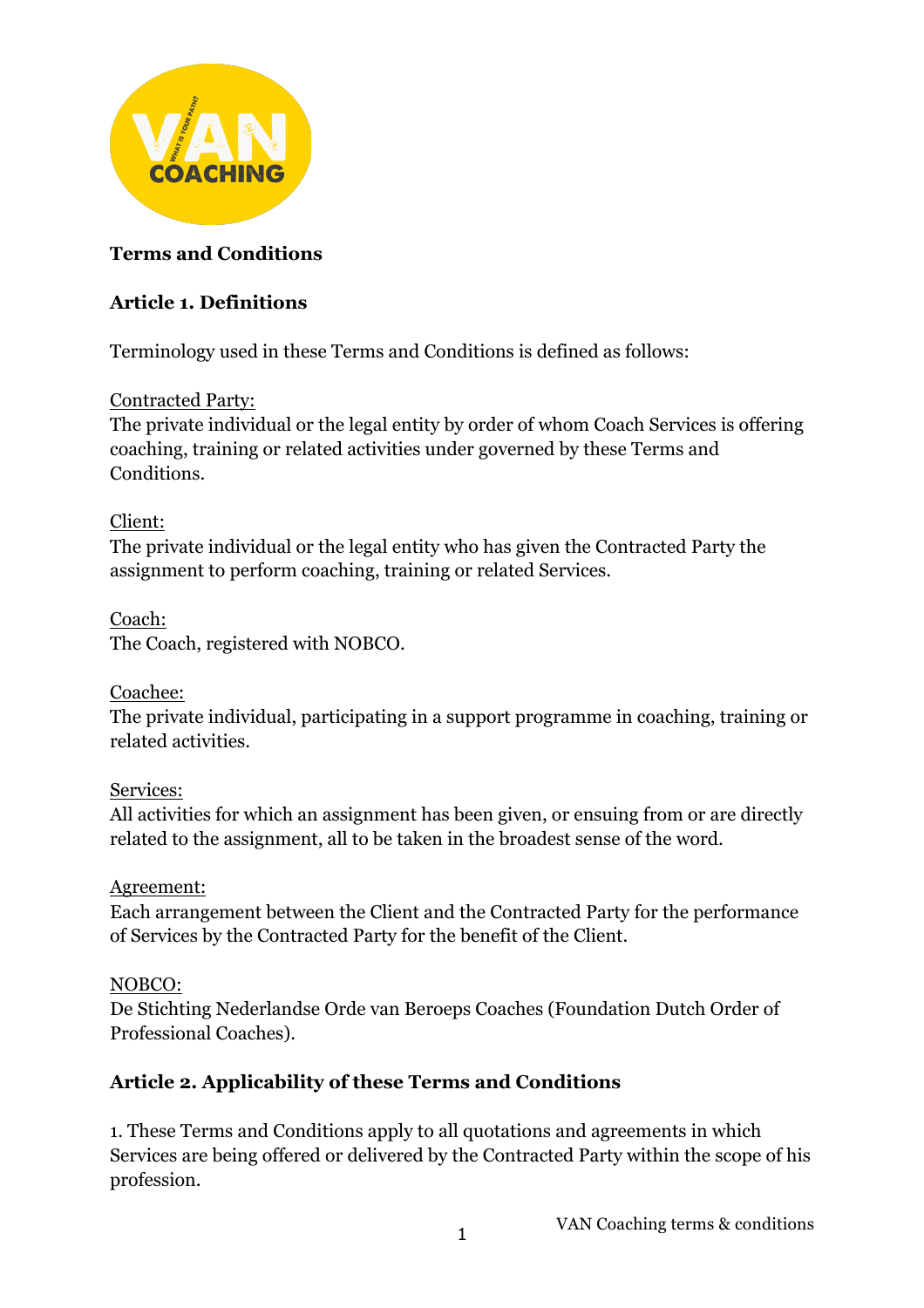

2. These Terms and Conditions also apply to any agreement for the performance of which the Contracted Party will engage third parties.

3. Derogations from these Terms and Conditions are only valid if and to the extent that the Client and the Contracted Party have agreed to these in writing. 4. Any purchasing conditions or other terms and conditions used by the Client are not applicable, unless the Contracted Party has explicitly accepted these in writing. 5. In the event that one or more stipulations of these Terms and Conditions are void or declared invalid, all other stipulations of these Terms and Conditions remain fully applicable. The Client and the Contracted Party will then consult with each other to agree to a new stipulation as a replacement for the void and/or invalid stipulation, consistent with the objectives and the purpose of the original stipulation as much as possible.

6. These Terms and Conditions are also applicable to any additional assignments and ensuing assignments the Client may give.

## **Article 3. Applicable Rules and Regulations of Conduct**

1. The Contracted Party performs the Services in accordance with the "NOBCO Ethische Gedragscode" ("NOBCO Ethical Code of Conduct") or the professional Code of Conduct replacing it and considers himself bound to the Complaints Regulations of the NOBCO or the Rules of Professional Conduct and the Regulations on Discipline replacing these. The applicable Rules and Regulations of Conduct are to be found on NOBCO's website: www.nobco.nl.

## **Article 4. Quotations and conclusion of the Agreement**

1. All quotations made by the Contracted Party are free of engagement and stand for 30 days, unless stated otherwise. The Contracted Party is only bound to a quotation if its acceptance has been confirmed, without reservation or alteration, to the Contracted Party by the Client within the fixed period of validity. 2. Prices set in the quotations are exclusive of VAT unless explicitly stated otherwise. 3. The Agreement is concluded by acceptance of the quotation by the Client, as referred to in the final sentence of sub section 1. The Client and the Contracted Party have also entered into an Agreement if the Contracted Party has confirmed an agreement between the Client and the Contracted Party in writing and the Client has not disputed the correctness of it in writing within ten working days, or – if that is a shorter period – before commencement of operations.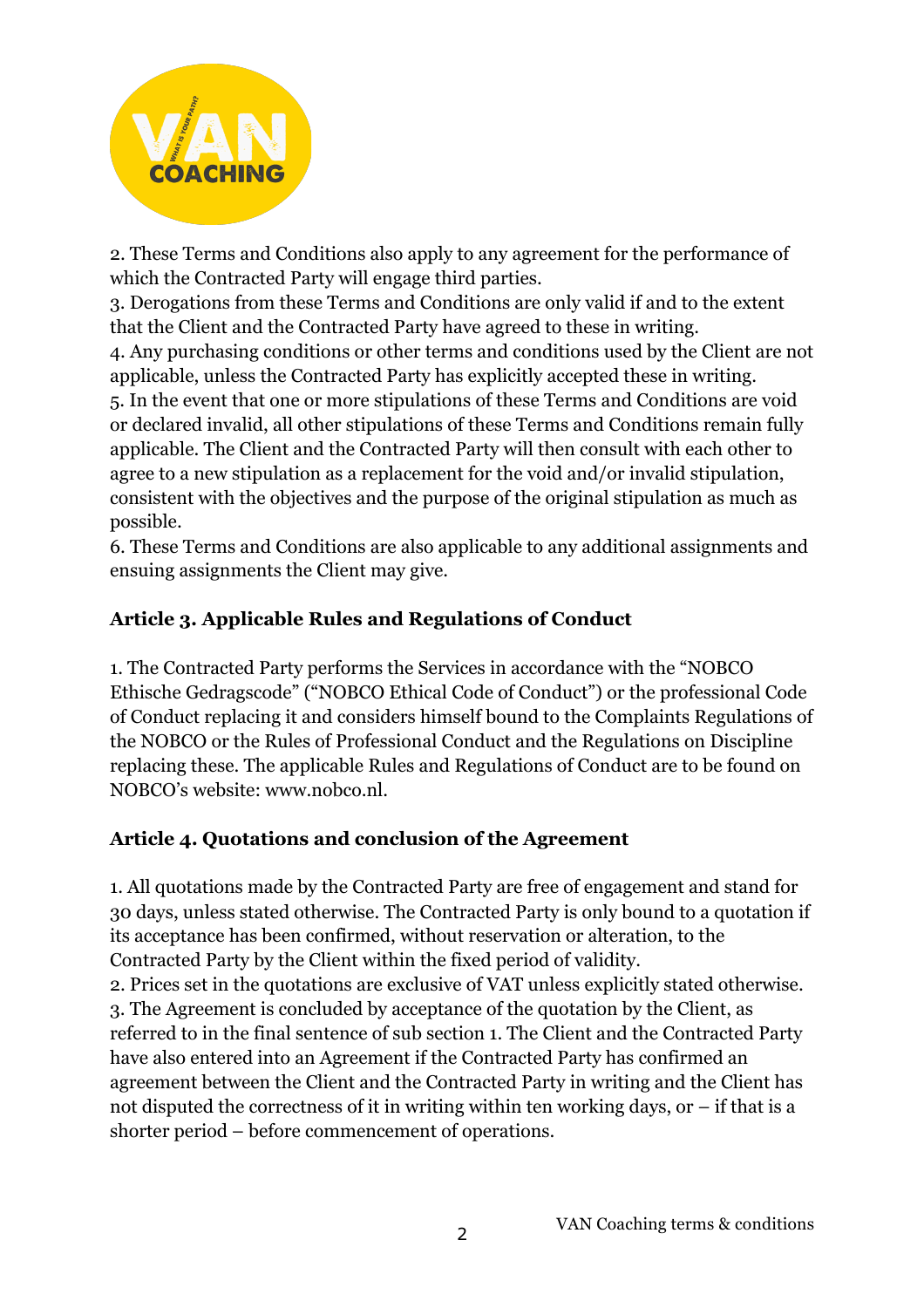

#### **Article 5. Performance of the Agreement**

1. For the Contracted Party, each Agreement leads to an obligation to perform to the best of his abilities, with due precision and expertise, in accordance with the NOBCO standards and directions applicable at the time of the performance of the Agreement. 2. In all cases wherein the Contracted Party deems it useful or necessary, he has the right to engage third parties for the performance of operations or to have third parties assist him, in consultation with the Client.

3. The Client takes care that all information, which the Contracted Party has indicated that they are necessary for the execution of the agreement, is provided correctly, completely and promptly. If the Client fails to promptly provide the required information, the Contracted Party has the right to suspend performance of the Agreement and to charge the Client for any extra costs relating to the suspension, in accordance with customary rates.

4. If a term has been agreed on for completion of certain operations by the Contracted Party, this is not to be regarded as a strict deadline, unless explicitly agreed otherwise. Consequently, if the agreed time limit is exceeded, this does not constitute an attributable failure to comply on the part of the Contracted Party. Therefore, the Client cannot dissolve the Agreement and has no right to compensation. If the term is exceeded, the Client can, however, set a new reasonable time limit for performance, within which the Contracted Party is to perform the Agreement. If this new time limit is exceeded, this may give the Client grounds to dissolve the Agreement. 5. When the Contracted Party receives the order to fulfil an assignment or part of it in cooperation with a third party, the Client will determine everybody's tasks, in close consultation with all involved. The Contracted Party excludes joint and several liabilities, as well as any liability for the performance of the tasks of third parties and the operations related to these tasks.

## **Article 6. Confidentiality**

1. The Contracted Party may not disclose any confidential information provided by the Client or obtained otherwise during performance of the Agreement to third parties, except in case of any obligation imposed by law or by an authorised public body to disclose certain information. Information is deemed to be confidential if it has been qualified as such by the other party or if confidentiality is implied by the (private) nature of the information. The Contracted Party takes due care that a similar duty of confidentiality is imposed on any employees or third parties engaged by him in performance of an agreement.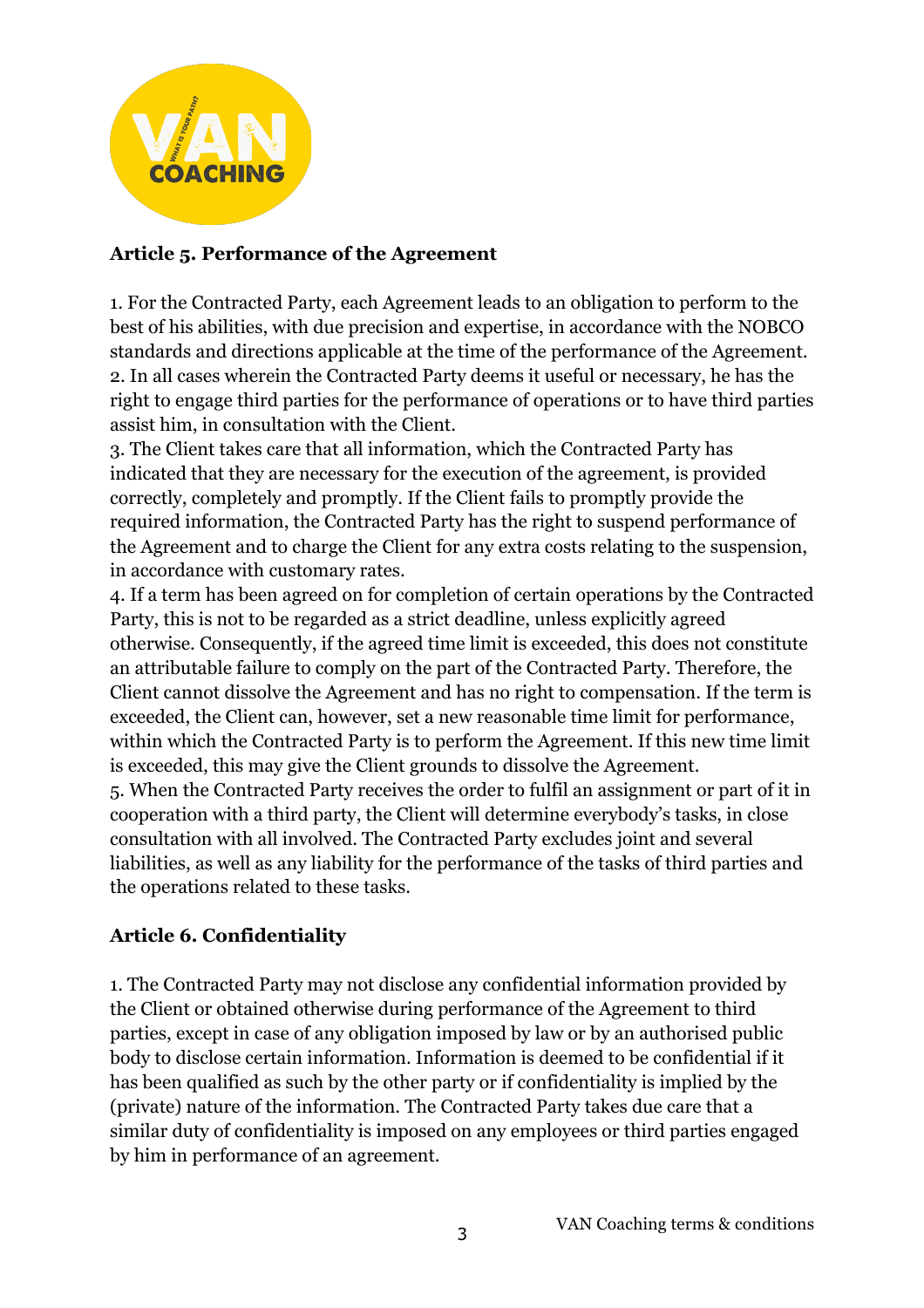

2. Conversations, sessions and any other contacts in whatever form that take place between the Contracted Party and Coachee are deemed to be strictly confidential. The Contracted Party is not to disclose any information about the content or course of these to anybody, including the Client, unless the Coachee has explicitly given permission to do so.

# **Article 7. Intellectual Property Rights**

1. The Contracted Party is owner of the intellectual property rights pertaining to products that the Client and/or Coachee provided to the Contracted Party for performance of the contract, including, but not limited to, tests, readers, reports, models, exercise materials and computer programs.

2. The Client and/or Coachee may not use these products that are exclusively owned by the Contracted Party, for purposes other than performance of the Agreement, unless the Contracted Party has given his prior written consent and then only for the purpose of the assignment.

3. The Contracted Party has the right to use knowledge obtained in performance of the operations for other purposes, as long as no confidential information is disclosed to third parties and provided that it cannot be traced back to any individual Client and/or Coachee.

## **Article 8. Fees and Costs**

1. The Contracted Party's fee consists of a fixed amount, determined in advance, per Agreement or per provided Service and/or can be calculated based on rates per time unit that the Contracted Party has worked, unless agreed otherwise.

2. All fees are exclusive of Government taxes such as turnover tax/VAT and are also exclusive of travel expenses and other expenses made on behalf of the Client, including expense accounts of third parties engaged in the performance of the Agreement.

3. The Contracted Party may request a reasonable advance payment of fees from the Client in relation to expenses made on behalf of the Client. If the Contracted Party has requested a reasonable advance, he has the right to suspend the performance of services until the Client will have paid the advance to him or has provided security for payment.

4. The Contracted Party has the right to annually adjust the fees agreed on, in consultation with the Client, due to changes in the general price index and governmental regulations.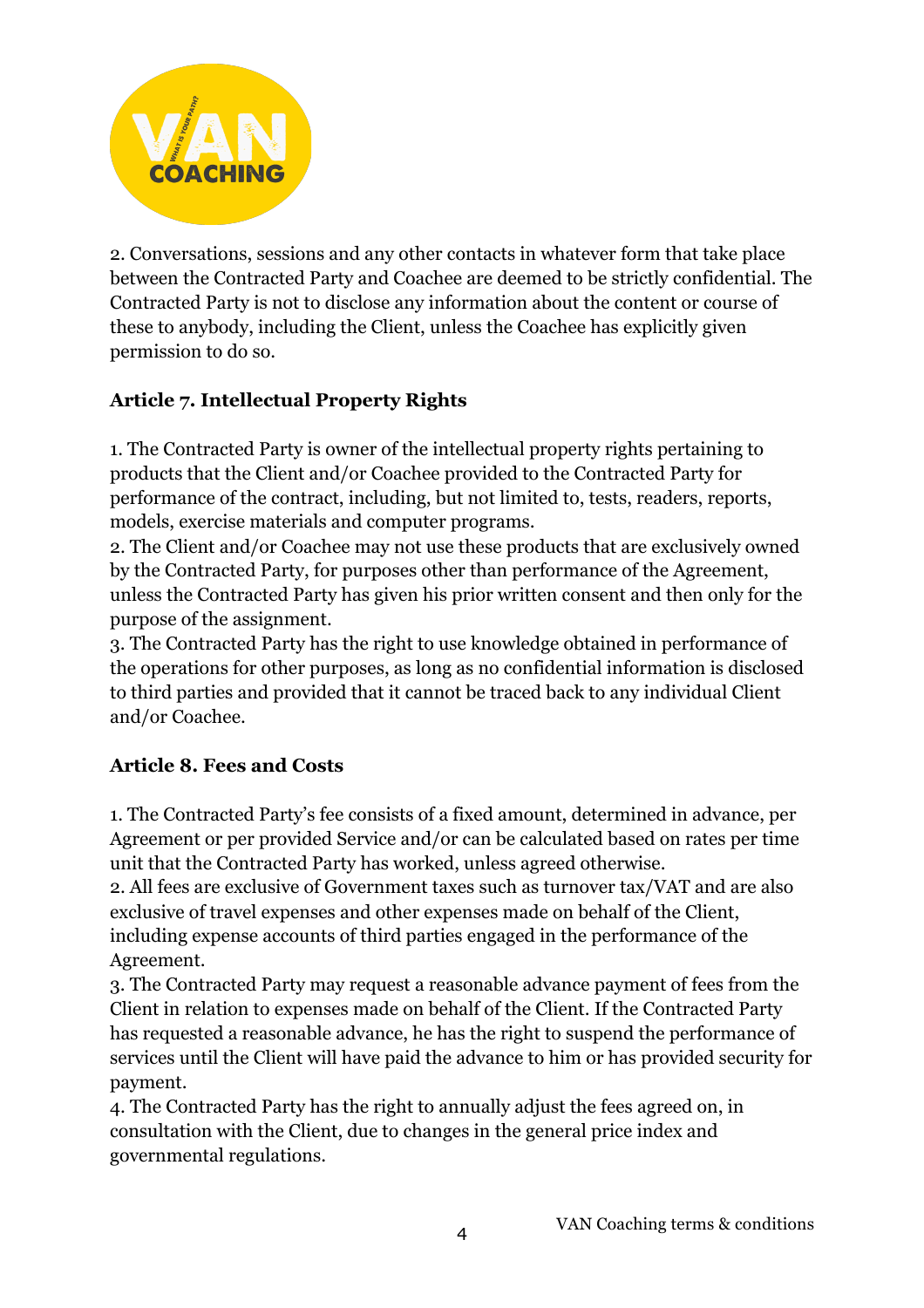

#### **Article 9. Payment**

1. Payment is due within 14 days from date of invoice, by method of payment indicated by the Contracted Party. Payment will take place without deduction, adjustment or suspension for any reason whatsoever.

2. After 14 days from date of invoice, the Client is in default. The Client is liable to pay the Contracted Party interest for late payment on the payable amount equal to the statutory interest from the moment of default.

3. If there are several Clients, each Client is jointly and severally liable towards the Contracted Party for payment of the total sum of invoice in the event that the operations have been performed for the benefit of all these Clients.

4. Payments made by the Client will firstly serve to settle any accrued interest and costs, and secondly to settle the longest outstanding invoices, even if the Client states that the payment is intended to settle an invoice of a later date.

#### **Article 10. Collection Costs**

In the event that the client is in default of full payment of the amounts indebted to the contracted party, the client is liable for extrajudicial costs and the following applies:

- 1. To the extent that the client did not act while practising a profession or business, the contracted party may claim an amount equal to the maximum legally permitted compensation of extrajudicial collection costs permitted by law, as determined in the (Dutch) Compensation for Extrajudicial collection Costs Decree (Besluit vergoeding voor buitengerechtelijke incassokosten) and calculated in accordance with this Decree, to the extent – after the default took effect – that the unsettled amount has not been paid by the client if the client, being in default, fails to pay the unsettled amount within 14 days from the day after a reminder notice was sent to him.
- 2. To the extent that the client did act while practising a profession or business, the contracted party may claim compensation of the extrajudicial (collection)costs, which, in deviation from article 96, subsection 4 of Book 6 of the Dutch Civil Code, and the Compensation for Extrajudicial Collection Costs Decree (Besluit vergoeding voor buitengerechtelijke incassokosten), are set at 15% of the total outstanding principal amount, with a minimum of EUR 75,00 for each unsettled or partially unsettled invoice.

## **Article 11. Liability**

1. The Contracted Party is only liable towards the Client and/or Coachee for any damage resulting from a serious failure to comply with the Agreement that is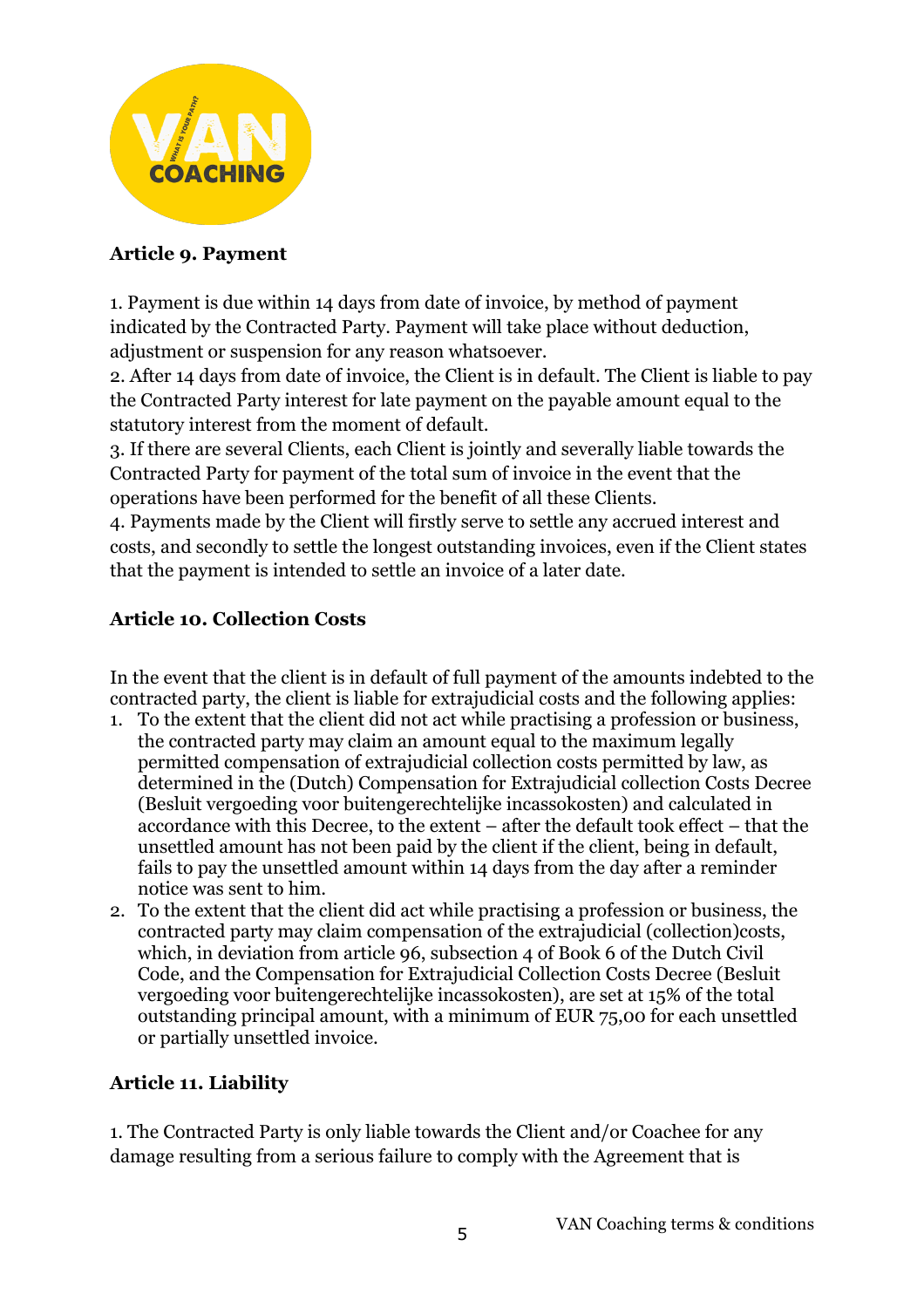

attributable to him. This is the case if the Contracted Party fails to exercise due care in performing the Agreement or lacks professional competence.

2. In the event that the Contracted Party should be liable for any damage suffered by the Client and/or Coachee, his liability will be limited to the amount of indemnity payable for each accident under the Contracted Party's professional liability insurance, or any other liability insurances, to be increased by the Client's insurance deductible. The total amount will not exceed the maximum amount payable by the insurer. The Contracted Party will provide a copy of the insurance policy containing the conditions of the professional liability insurance upon request.

3. If, for whatever reason, no insurance payout takes place, liability of the Contracted Party towards the Client and/or Coachee will be limited to the fee for the assignment on which the liability is based, with a maximum amount of  $\epsilon$  5.000,-

4. The Contracted Party is not obliged to pay compensation for consequential damage suffered by Client and/or Coachee, including but not limited to consequential loss, loss of earnings and damage resulting from stagnation of business.

5. The Contracted Party will observe due care engaging third parties for employment (such as advisers, experts or service providers). The Contracted Party is not liable towards the Client and/or Coachee for any serious failures by these third parties. In such a case, the Client must file his liability claim against the third party engaged and recover any damage sustained from these third parties.

6. The Contracted Party is not liable for any damage suffered by the Client and/or Coachee, irrespective of its nature, resulting from of inaccurate and/or incomplete information provided by the Client, unless the Contracted Party should have been aware of these inaccuracies or incompleteness, or they should have been knowable to the Contracted Party.

7. The Contracted Party, or coaches and third parties he may engage, responsible for supporting coachees, are not to use or provide any means, methods, techniques or instructions, or create situations, that will limit or affect the Coachee's capability, or influence his capability negatively, while observing, analysing and judging imminent harm for the Coachee, in any shape, manner or form. If the Coachee should nevertheless sustain any harm, the Contracted Party, or coaches and third parties he may engage, will not in any way be liable.

8. The Client indemnifies the Contracted Party against any claims by third parties arising from the performance of the Agreement between Client and the Contracted Party, unless it concerns claims resulting from serious failure to perform by the Contracted Party.

9. Any claims against the Contracted Party by the Client and/or Coachee must be filed within 1 year from ascertaining the damage, after which the legal claim will be expired.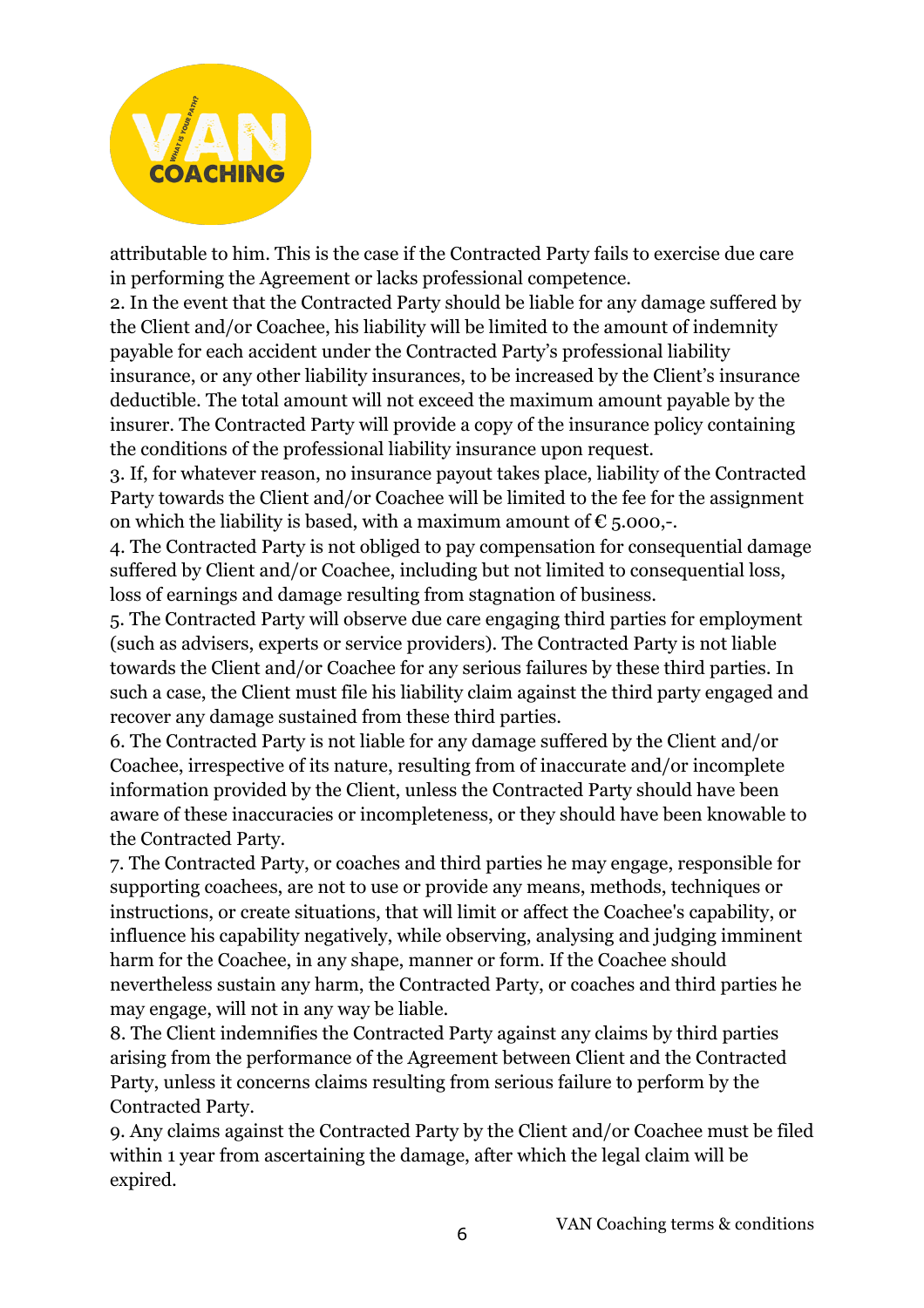

## **Article 12. Terms of Cancellation**

1. Cancellation by the Client is to be done by registered post.

2. If cancellation of training sessions and related operations by the Client takes place within 5 working days prior to commencement of the activities concerned, the Client is to pay 100% of the costs of the cancelled hours or of the agreed total sum. If this cancellation takes place more than 5 working days prior to commencement of the activities, the Client will be obliged to pay 50% of the costs of the cancelled hours or of the agreed total sum.

3. If cancellation of coaching and other support programmes by the Client takes place within 24 hours prior to commencement of the activities concerned, the Client will be obliged to pay 100% of the costs of the cancelled hours and/or of the agreed total sum; if cancellation takes place between 24 and 48 hours prior to commencement of activities he will be obliged to pay 50% of these and if cancellation takes place earlier than 48 hours prior to commencement of these activities he will be obliged to pay 25% of these at the maximum.

4. The Client will be liable to pay 100% of the agreed total sum if he, even without cancellation, does not use the services of the Contracted Party agreed on.

## **Article 13. Termination of the Agreement**

1. The Contracted Party will have the right to immediately terminate the Agreement without the need for judicial intervention, by written notice of termination sent by registered post to the Client if the latter remains in default as to paying the invoice sent by the Contracted Party, within 14 days of the written final notice for payment. 2. The Contracted Party will have the right to immediately terminate the Agreement, without legal intervention, by written notice of termination sent by registered post to the Client if any contractual obligation is still not fulfilled or not fulfilled adequately within 14 days of the written final notice to comply.

3. The Client as well as the Contracted Party may immediately terminate the Agreement by means of a notice sent by registered post if the other party has been granted suspension of payment or has become bankrupt.

## **Article 14. Settlement of a dispute**

1. Dutch Law is applicable to all agreements between the Client and the Contracted Party.